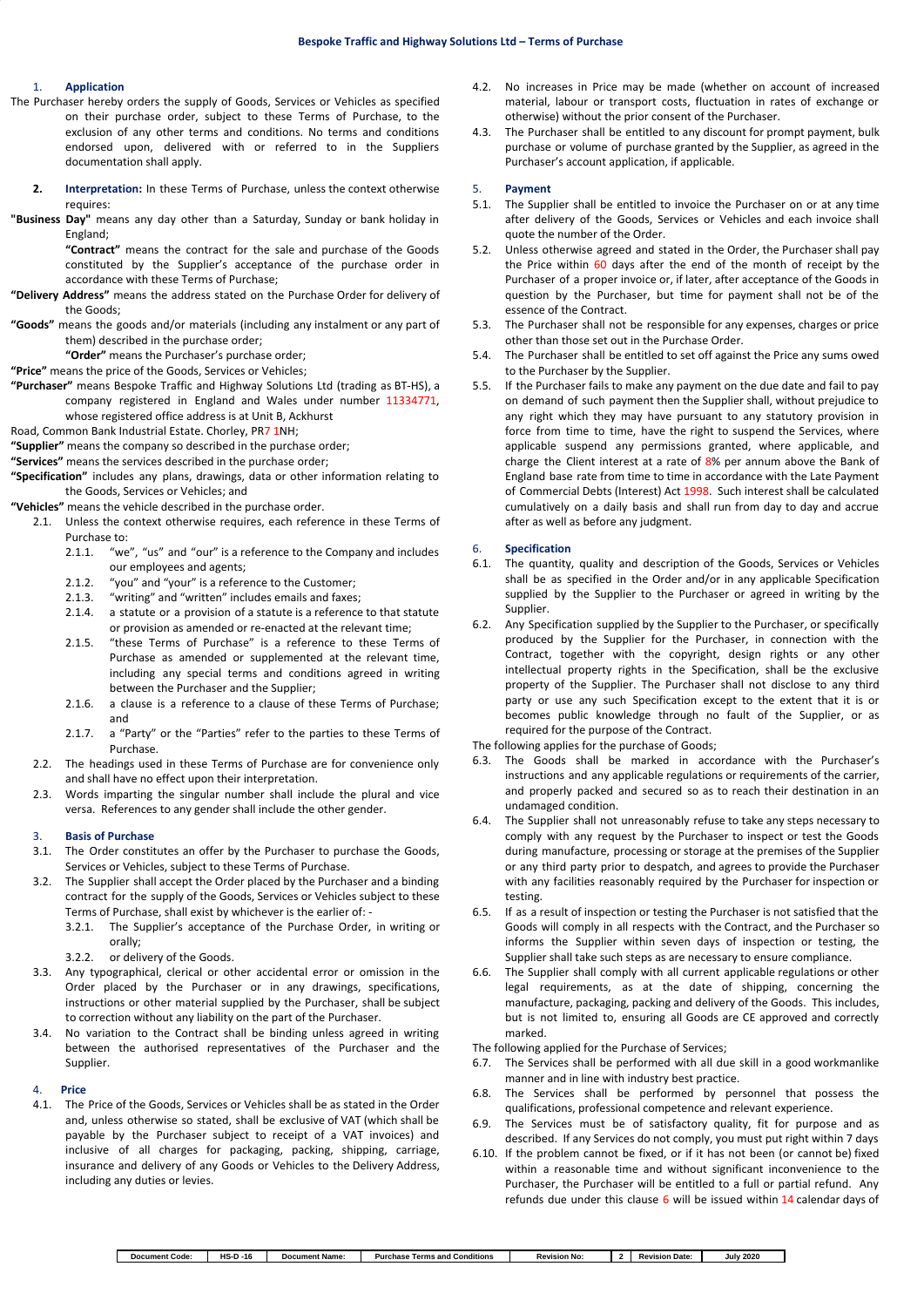the day on which it is agreed that a refund is due, using the same payment method that was used when purchasing the Services.

6.11. The Supplier shall provide the Purchase with such progress reports, evidence or other information concerning the Services as may be requested from time to time.

#### 7. **Delivery of Goods and Vehicles**

- 7.1. The Goods or Vehicle shall be delivered to the Delivery Address on the date or within the period stated in the Order.
- 7.2. Where it is agreed in writing that the date of delivery of the Goods or Vehicle is to be specified by the Supplier after the placing of the Order, the Supplier shall give the Purchaser reasonable notice in writing of the specified date.
- 7.3. The time of delivery is of the essence of the Contract.
- 7.4. A packing note clearly quoting the number of the Order will accompany each delivery or consignment of the Goods or Vehicle.
- 7.5. If any Goods are to be delivered by instalments, the Contract will be treated as a single contract and not severable.
- 7.6. The Purchaser shall be entitled to reject any Goods or Vehicle delivered which are not in accordance with the Contract, and shall not be deemed to have accepted any Goods or Vehicle provided the Purchaser has notified the Supplier of their rejection within 3 Business Days after their delivery.
- 7.7. The Supplier shall supply the Purchaser in good time with any instructions or other information to enable the Purchaser to accept the delivery.
- 7.8. The Purchaser shall not be obliged to return to the Supplier any packaging materials where applicable, whether or not any Goods are accepted by the Purchaser. The Purchaser shall also have the right to reject the Goods or Vehicle for 28 days after any latent defect in the Goods has become apparent.

#### 8. **Warranty**

- 8.1. Where the Supplier is not the manufacturer of the Goods or Vehicle, the Supplier shall transfer to the Purchaser the benefit of any warranty or guarantee given to the Supplier.
- 8.2. The Supplier warrants that (subject to the other provisions of these Terms of Purchase) upon delivery and for a period of 2 years from the date of delivery the Goods or Vehicle shall be free from any material defect and shall conform with any agreed Specification and in the event of such a defect becoming apparent, agrees to repair or replace the Goods or Vehicle, or at the Purchaser's option, refund the Price paid as soon as reasonably possible.
- 8.3. In the event the Supplier fails or refuses to comply with the provisions of clause 8.2, the Purchaser shall be entitled to:
	- 8.3.1. refuse to accept any further deliveries of Goods or Vehicles;
	- 8.3.2. carry out at the Supplier's expense any work necessary to make
	- the Goods or Vehicle comply with the Contract; and 8.3.3. claim such damages as may have been sustained in consequence of the Supplier's breach or breaches of the Contract.
- 8.4. The Supplier shall not be liable for a breach of any of the warranties in condition 8.2 above:
	- 8.4.1. unless the Purchaser gives written notice to the Supplier of any defect even if the defect is as a result of damage in transit by the carrier and the Supplier is given a reasonable opportunity after receiving the notice of examining such Goods or Vehicle and the Purchaser (if asked to do so by the Supplier) returns such Goods or Vehicle to the Supplier's place of business at the Suppliers cost for the examination to take place there; or
	- 8.4.2. if the defect arises because the Purchaser failed to follow the Supplier's oral or written instructions as to the storage, use or maintenance of the Goods or Vehicle or (if there are none) good trade practice.

### 9. **Risk and Title**

- 9.1. Risk of damage to or loss of the Goods or Vehicle shall pass to the Purchaser upon delivery to the Purchaser in accordance with the Contract.
- 9.2. Title in the Goods or Vehicle shall pass to the Purchaser upon delivery, unless payment has been agreed to be made prior to delivery, when it shall pass to the Purchaser once payment has been made.

# 10. **Indemnity**

- 10.1. The Supplier shall indemnify the Purchaser as a result of or in connection with:-
	- 10.1.1. breach of any warranty given by the Supplier in relation to the Goods, Services or Vehicle;
- 10.1.2. any claim that the Goods, Services or Vehicle infringe, or that their importation, use or resale, infringes, the patent, copyright trade mark or other intellectual property rights of any other person, except to the extent that the claim arises from compliance with any Specification supplied by the Purchaser;
- 10.1.3. any act or omission of the Supplier or its employees, agents or sub-contractors in supplying or delivering the Goods, Services or Vehicle.
- 10.1.4. all claims by the customers of the Purchaser (and their sub-Purchasers) arising out of any breach whatsoever by the Supplier of this Contract.

#### 11. **Termination**

- 11.1. The Purchaser shall be entitled to cancel the Contract without liability to the Supplier by giving notice in writing to the Supplier at any time prior to delivery.
- 11.2. The Purchaser shall be entitled to terminate the Contract without liability by giving notice to the Supplier at any time if:-
	- 11.2.1. the Supplier commits any material breach any of the terms of this Contract and/or these Terms of Purchase;
	- 11.2.2. the Supplier makes any voluntary arrangement with its creditors (within the meaning of the Insolvency Act 1986) or (being an individual or firm) becomes bankrupt or (being a company) becomes subject to an administration order or goes into liquidation (otherwise than for the purpose of amalgamation or reconstruction; or
	- 11.2.3. an encumbrancer takes possession, or a receiver is appointed, of any of the property or assets of the Supplier; or
	- 11.2.4. the Supplier ceases or threatens to cease, to carry on business; or
	- 11.2.5. the Purchaser reasonably apprehends that any of the events mentioned above is about to occur in relation to the Supplier and notifies the Supplier accordingly.

### 12. **Force Majeure**

n the event that either party is prevented from fulfilling its obligations under this Agreement by reason of any event beyond its reasonable control including, but not limited to, war, national emergency, flood, earthquake, strike or lockout, that party shall not be deemed to be in breach of its obligations under this Agreement. The party shall immediately give notice of this to the other party and must take all reasonable steps to resume performance of its obligations.

## 13. **Communications**

- 13.1. All communications between the parties regarding the Contract shall be in writing and delivered by hand or sent by pre-paid first class post or by fax or email to the registered office or principal place of business or such other address as may have been notified to the other party.
- 13.2. Communications shall be deemed to have been received:
	- 13.2.1. if sent by pre-paid first class post, two Business Days after posting;
		- 13.2.2. if delivered by hand, on the day of delivery; or
		- 13.2.3. if sent by fax or email on a Business Day prior to 4pm, at the time of transmission and otherwise, on the next Business Day.

#### 14. **Assignment**

Neither Party may assign the contract or any part of it to any person, firm or company without the prior written consent of the other Party.

### **15. Non-Solicitation**

Neither Party shall, throughout the term of the Contract and for a period of 1 year after its termination or expiry, solicit, entice away, employ or contract the services of any person who is or was employed or otherwise engaged by the other Party at any time in relation to this Agreement without the express written consent of that Party.

#### 16. **Waiver**

Io failure or delay by either Party in exercising any of their rights under these Terms of Purchase means that Party has waived that right, and no waiver by either Party of a breach of any provision of these Terms of Purchase means that that Party will waive any subsequent breach of the same or any other provision.

#### 17. **Severance**

f any of the provisions of these Terms of Purchase are found to be unlawful, invalid or otherwise unenforceable by any court or other authority, that / those